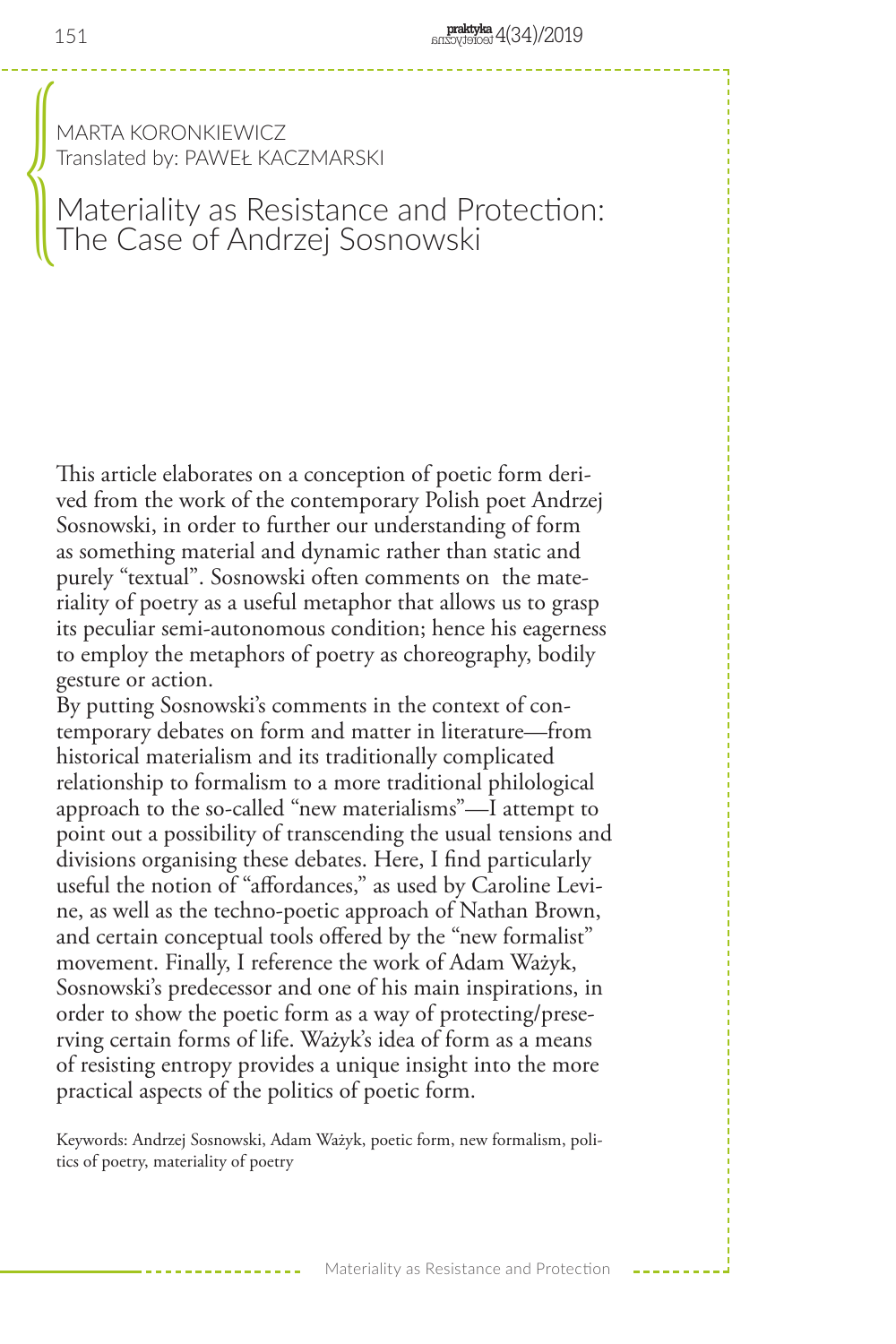There's a particular voice in contemporary Polish poetry that stands out as a starting point for a whole range of comments, essays and conversations on the materiality of language. It belongs to Andrzej Sosnowski—a crucially influential poet and an equally influential translator, known for his insightful commentary on Ezra Pound, Elizabeth Bishop and others. The critical reception of his early poems, published in the early 90s, proved—first and foremost—that there was an urgent need for new ways of discussing poetry. Poetry criticism in Poland was in dire need of modes of thinking and writing that would differ radically from the moralistically-oriented language of the 80s, ones that would keep close track of the philosophical and theoretical developments in which Sosnowski was explicitly interested and which would eventually prove immensely influential within the Polish humanities in general. Today, we would associate these developments with a particular strand of so- -called *French Theory*, one that's tied in particular to the names of Jacques Derrida and Paul de Man—Sosnowski was an Americanist by trade, and through his residency in Canada he could witness these developments first hand.

But this shift towards a certain version of *French Theory* (and deconstruction in particular) had a very clear downside; some of the critics used it as a thinly veiled proxy for a more general obsession with textuality. Numerous reviews of Sosnowski's early books, especially those written outside of the framework of professional criticism, seemed to focus on the near-legendary "difficulty" and "illegibility" of his poems suggesting that Sosnowski's readers should focus their attention on the "language as such," detached from such traditional categories as meaning (see Maliszewski 1995; Jankowicz 2002; Gutorow 2003a). An entry on Sosnowski in Polska Poezja Współczesna. Przewodnik Encyklopedyczny (The Encyclopedic Guide to Contemporary Polish Poetry) summed this up neatly by stating that, according to critics, his poetry "invested in the materiality and transitivity of language" (Kałuża n.d.).

 Critical essays on the early Sosnowski were full of similar observations: "Sosnowski's poetry constitutes a battle between [authorial] intention and the living element of speech or writing"; it "shows the word in its material shape rather than its meaning." These observations led inevitably to a certain theoretical position:

The most important aspect of Andrzej Sosnowski's poetry is the language itself. The way in which the poet employs language—his "drift towards the unknown"—makes invalid the game in which the reader has so far participated, and which has been based on unveiling meanings, revealing intentions and guessing the reasons or consequences of certain events. (Turczyńska 2010)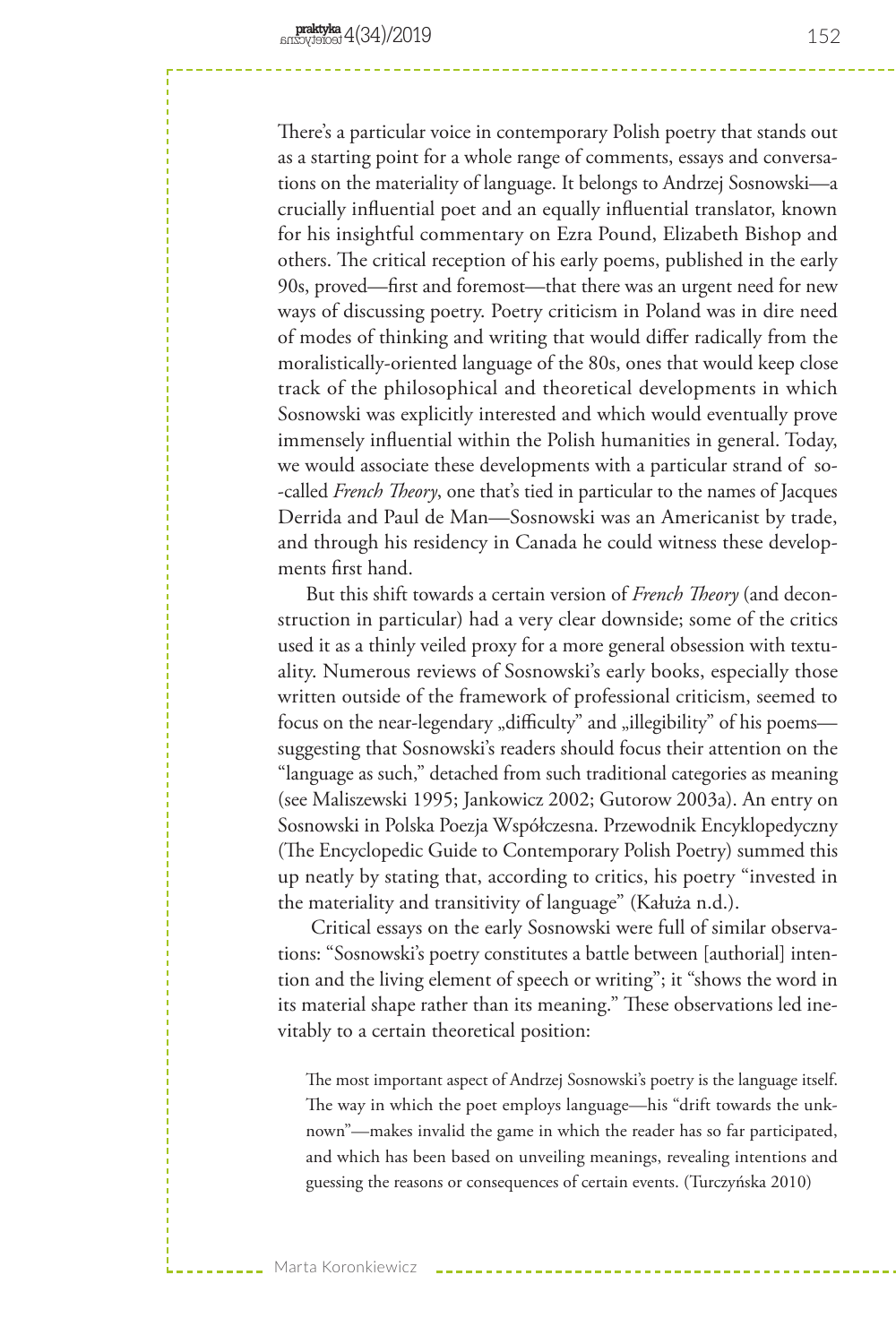Thus, the word, seen in its "materiality," becomes synonymous with the word that doesn't yet have any meaning, that appears only as a sound or an image. Or, to rephrase that in more practical terms, if the "material" word had any meaning, it would be rooted firmly and solely in the word itself, independent now of the author's will and/or intention. And to "read" such a word, at least according to these critics, meant submitting to it, affirming the incomprehensible and focusing on experience rather than understanding.

In practice, however, this type of submission and affirmation seemed to produce a very particular type of a critical commentary. Though the 90s gave us a few original and now-canonical readings of Sosnowski's work (see Orska 2006, Gutorow 2003b), a typical essay focused on the "materiality of language" in his poems had certain common features. It started with the critic confessing that they did not understand the text; this condition was then affirmed and backed up by the assumption that the poem actually *wanted* to remain incomprehensible—a suggestion of intention acting against itself, or meaning working against the possibility of meaning. What usually followed, though, was a reading of a number of specific poems, a reconstruction of various lyrical scenarios and communicative situations, in search of an answer to the very traditional question of "what these poems are about"—the answer being, at least in some of the worst cases, that the poems were simply and solely interested in themselves: in the issues of meaning, language, communication etc. Thus the materiality of language was quickly equated with a kind of self-referentiality—and at the same time betrayed the inefficiency of this mode of criticism, its ultimate inability to either provide "traditional" interpretations or to go beyond the need for such interpretations.

Meanwhile, Sosnowski himself seems eager to comment explicitly on the materiality of poetic language, but his comments stem from a very different approach. The question he poses as central concerns the metaphor. "Metaphors—can one somehow justify their use?", asks Sosnowski somewhat paradoxically, only to answer with the example of materiality-as-a-metaphor, the "materiality of language" as a metaphorical way of grasping certain function or ambitions that one finds in a poem:

Let us consider, for instance, the power of a certain text. Let's consider the oft- -used phrase "powerful stuff," and so on. In such common phrases one finds a reference to the hidden physicality of poetic influences. Dark stuff, right? I've come up with a humble theory that suggests that every incisive action performed within language is a gesture of a disappointed body. Disappointed meaning because this "theory," or more like an intuition, has little to do with the body's

Thus the materiality of language was quickly equated with a kind of self-referentiality and at the same time betrayed the inefficiency of this mode of criticism, its ultimate inability to either provide "traditional" interpretations or to go beyond the need for such interpretations.

Materiality as Resistance and Protection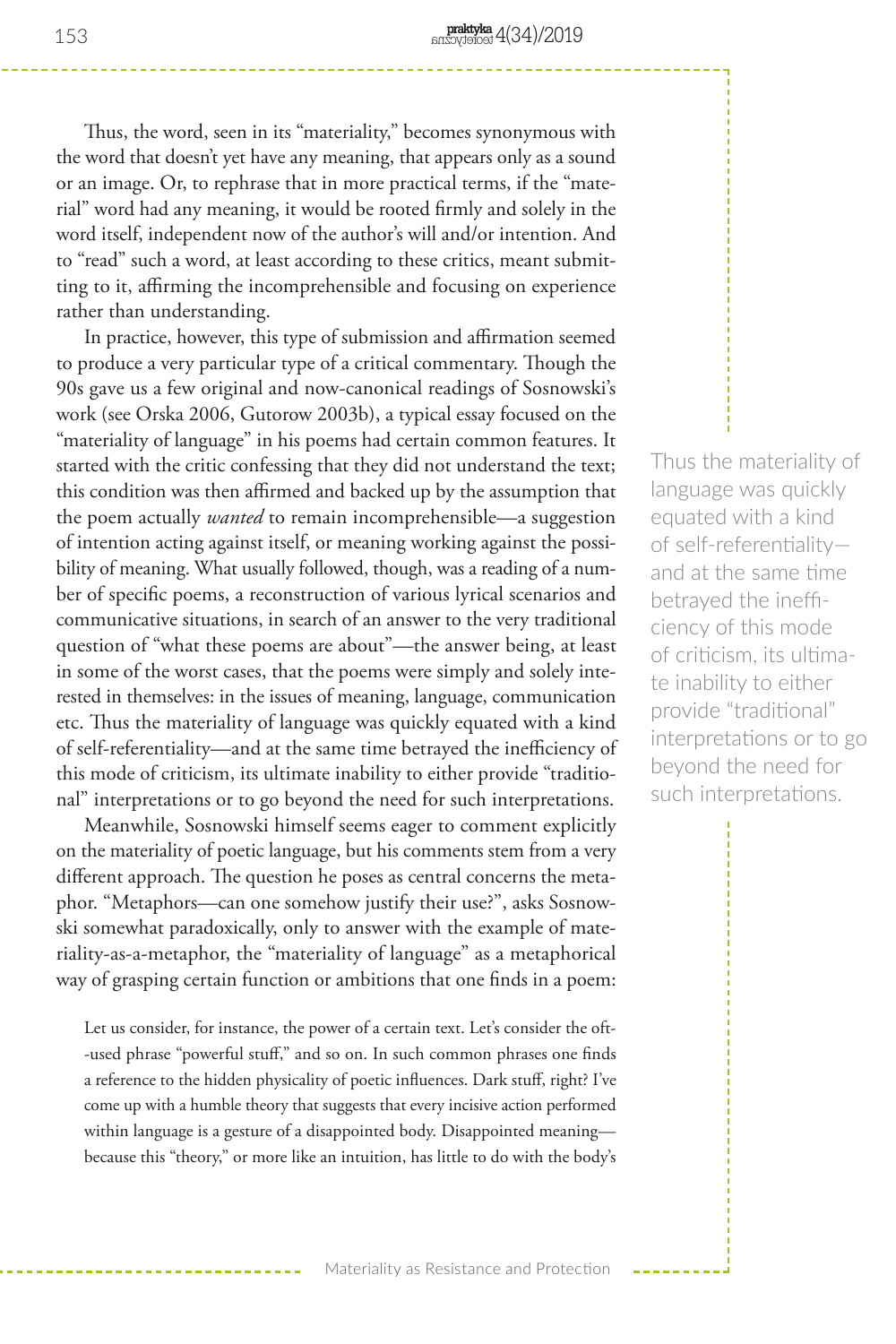resentment and its desire to compensate or whatever—and so "disappointing" in the sense of the body acting, ambitiously but ultimately in vain, far beyond its own reach, beyond its "jurisdiction", in a void. What we see here is the melancholy of an extended line, one that runs straight into infinity. Instead of a dance - or "instead of flowers" (*zamjast kwiatuw*), as in Bruno Jasieński's famous dedication in "Pieśń o Głodzie." In other words, the language of a certain heightened intensity, the language that has a specific temperature, density and solidity— and I'm still thinking of poetry here—is a language that understands its bodily beginnings and wants to take them as far as it can, thus creating something like a spectre of a near-articulate physicality. Well, I guess I'm a hopeless materialist, because even the breath of an empty word—or maybe better, the empty breath of the word—seems to me to have a material form. (Sosnowski 2010, 184)

(Sosnowski then repeats these intuitions in *Stare śpiewki*, a collection of lectures published in 2013.)

Let us point out the main differences between this approach and the one advocated and practiced by Sosnowski's early readers. Firstly, Sosnowski intentionally and explicitly limits himself to talking about the materiality of poetic language, rather than language as such. Secondly, the materiality of poetic language stems here directly from its bodily beginnings, tied to the body of the speaker. Thirdly, the materiality of language is seen here as a metaphor; nothing is said about its (alleged) potential to fundamentally alter our understanding of the concepts of sense or meaning. Sosnowski employs the metaphor of linguistic materiality—which he also compares to the material nature of light—not to escape the boundaries set by such categories as meaning and understanding, but in order to express certain practical intuitions about poetry: that rather than being a mere account of experience, a poem is able to preserve in itself—and thus carry on, extend—a certain movement, or a certain gesture, something more than a static image. That's why another "material" metaphor employed by Sosnowski is that of a choreography: "It's always about a choreography, a multitude of steps and figures, a multitude of sounds and voices." We can even think of the poem as a stage adaptation: a re-enactment of movement, in the absence of the original body. The spectral nature of the poem's "near-articulate physicality" seems to stem precisely from this: from our repeated attempts to imagine the poem as resembling light (or dance, or movement) rather than from any actual, factual similarities between the two.

In other words, the materiality of poetic language is a metaphor we use in our attempts to articulate—and perhaps narrate—all the things

In other words, the materiality of poetic language is a metaphor we use in our attempts to articu-late—and perhaps narrate—all the things that happen when the language becomes a poem.

Marta Koronkiewicz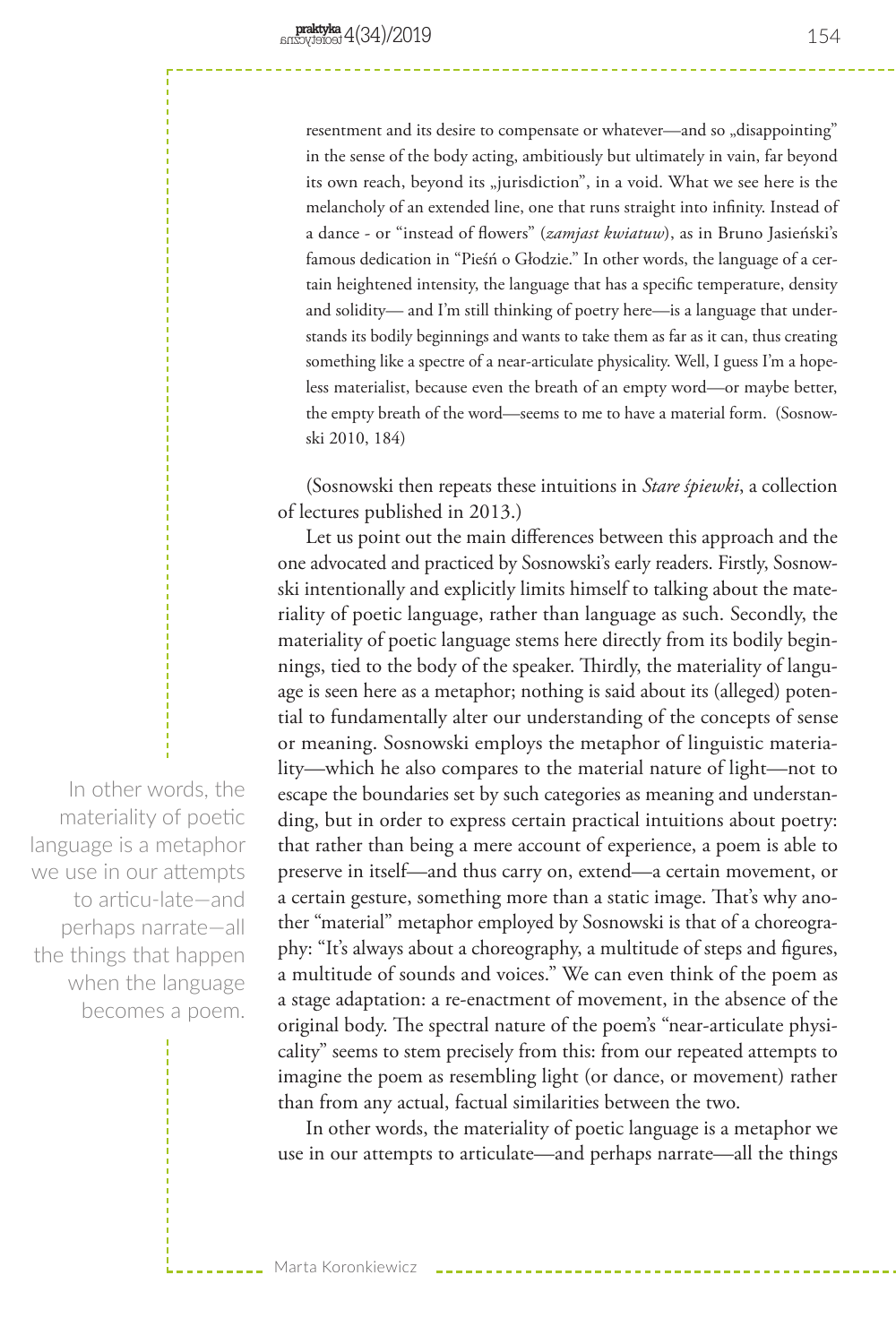that happen when the language becomes a poem. This becomes much clearer when, later in the same interview, Grzegorz Jankowicz asks Sosnowski about the link between "materiality" and "incomprehensibility." Sosnowski's answer seems to subvert the expectations of many of his readers:

I think that the "materiality" of poetic language signifies mainly its untranslatability, which is not necessarily the same as its "hermetic" or "incomprehensible" nature. If the meaning "is shaken at its foundations," then it has to do with paraphrasis, explanation, lesson, one's articulation of the so-called message—a transmission of the poem's meaning outside the poem. (...) It is now common to think of meaning as something that can be expressed in many different languages, as if there was a certain universal place, similar to a currency exchange, where one can swap meanings in peace and quiet, exchanging one hard currency for another—yes, a different one, but ultimately they're all quite similar. It seems to me that a poem resists such a circulation, it does not give in to the attempts to liquefy it in such a manner, it can only joyfully lose its liquidity. "Understanding," however—well, this is a whole other story. Why should I maintain that I don't understand even something as extreme as Schwitters' "Ursonate" or the rituals of Artaud? I believe I do understand—does it make sense to call them hermetic? One could also approach this from the point of view offered by Wallace Stevens: a poem must resist the intelligence almost successfully (...) So there is no return to this or that expression "from before" the poem, because the poem itself is not a mere translation of something that existed before it. (Sosnowski 2010, 185)

What the poet seems to defend here is the very traditional idea of understanding—the *possibility of* understanding, the *need for* understanding—as a foundation for reading even the most difficult and complex of texts (or works of art). But in order for the reader to understand this particular textual form that we have come to call poetry, they have to first recognise its specificity—its essential untranslatability. Before we develop these intuitions any further, we need to sketch out a somewhat broader context.

\*\*\*

At the risk of oversimplification, it seems that one could approach the issue of the materiality of poetic language from two distinct perspectives. Firstly, there's the more traditional, philological approach that has as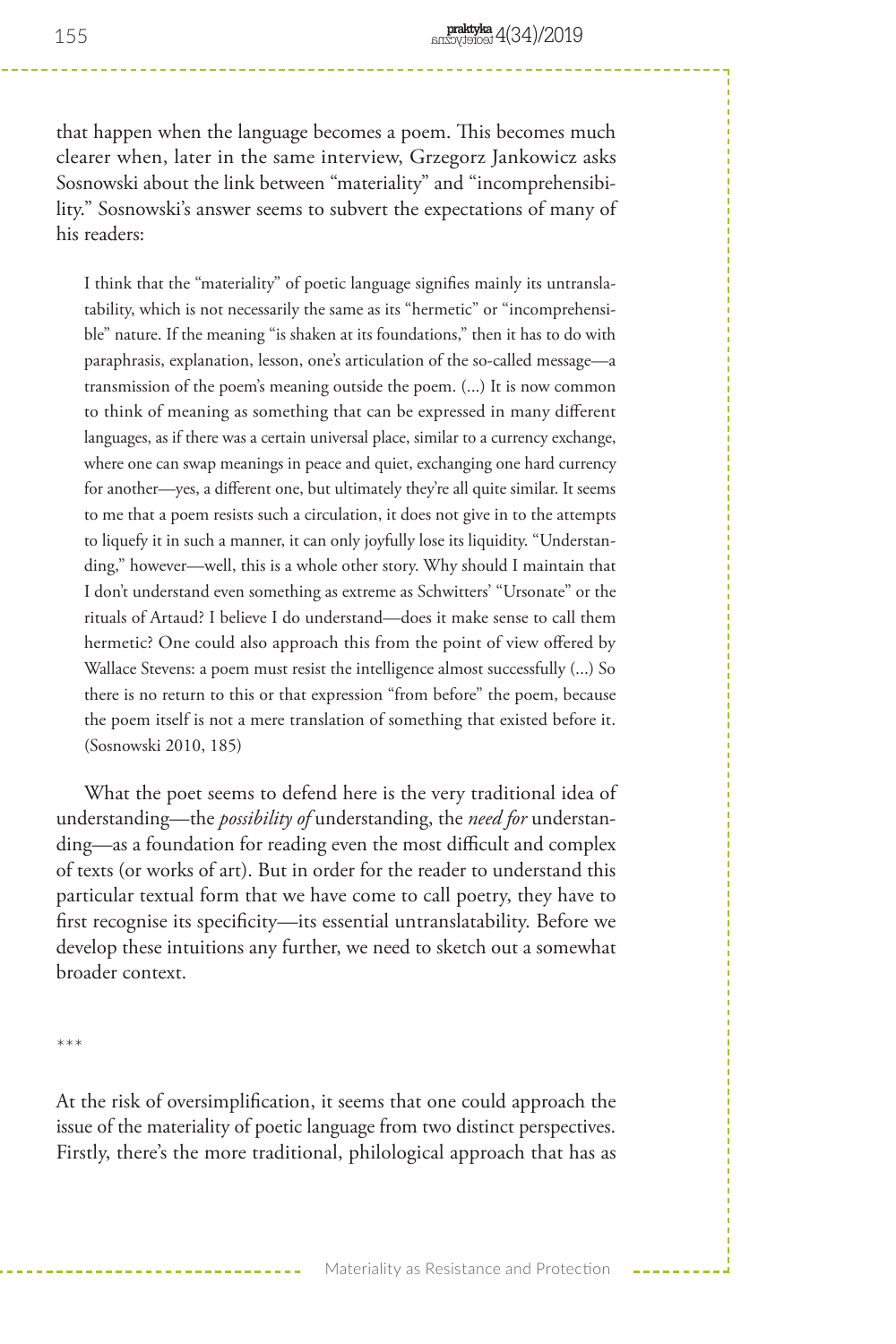a starting point such obvious examples of the poem's "physicality" as its rhythm, rhyme, sound, shape on the page etc. Secondly, there's a more socially oriented point of view that seems to have more to do with the materiality of language as such—the materiality of language as a social practice—rather than, specifically, poetry.

The former approach focuses, nominally, on the audial and the visual aspects of the poem (Attridge 1981, Arrata 2011); but, when transposed onto a theoretical level, it serves as a means of emphasising the tension between "form" and its "content," between materiality and meaning laying foundations for the typically poststructuralist separation of the authorial intention and the now-independent language. That's precisely the conclusion of a well-known essay on the materiality and meaning in poetry, by Derek Attridge:

The organisation of the linguistic substance in poetry acknowledges—and enforces—the fact that literary language is not the language of daily discourse, and that the "meaning" of a literary text is not to be located in some authorially underwritten intention or critically validated interpretation, but in what the text itself does for its readers, or, more accurately, in what its readers are able to do with, and within, the linguistic structures by which it is constituted. (Attridge 1981, 245)

Today this semi-philological, semi-poststructuralist approach seems somewhat archaic—it must necessarily be reviewed in the context of the renewed interest in materialist thinking within the contemporary humanities. More often than not, the notion of the materiality of language will now invoke a broad social and political context, defined by the ongoing tension between the "old," Marxist materialism, and the so-called "new materialisms" (see Dolphijn & van de Tuin 2012, 91–110; Coole & Frost 2010, 30), seen by some as the postmodernist brand of materialism (Eagleton 2016, 13). The very idea of a materialist renewal is thus inherently problematic, if only for the lack of clarity on what "materialism" is actually supposed to mean, as it seems to be defined both in relation to materiality and matter itself (Beetz 2016, 1-7). Having said that, when it comes to language, both sides of the debate are, broadly speaking, focused on language as a social practice.

On the historical-materialist side, the most important theses on language were recently effectively summed up by Johannes Beetz:

There is, again, (1) the positive materiality of matter here consisting of sound waves, the bodies of gestures, and inscriptions on surfaces. These phonic, graphic, and gestural materials, however, become language only through practices of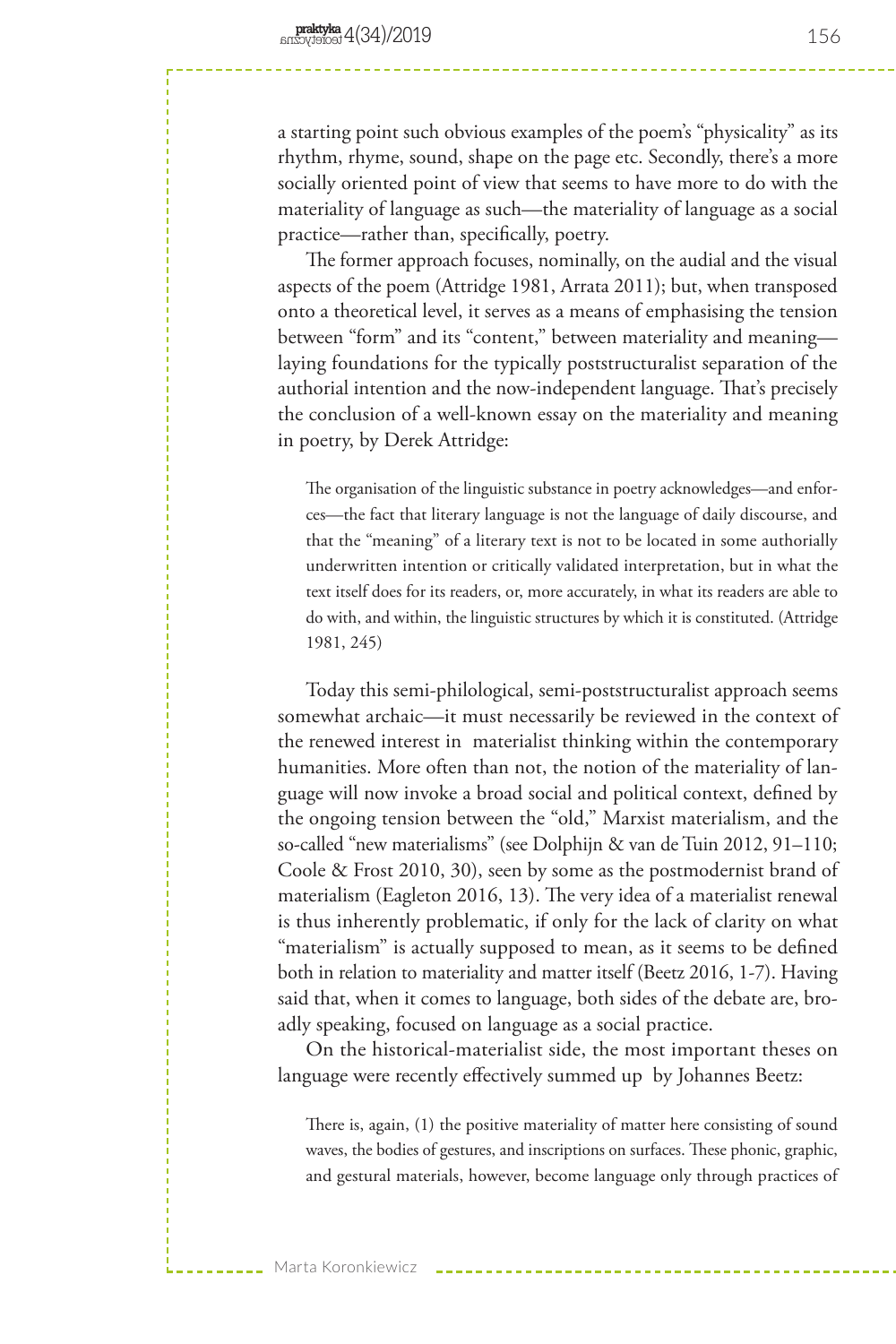signification and meaning production, as this is what differentiates them from other sonic, visual, and haptic materialities. Therefore, (2) language possesses a materiality of mutability that refers to the fundamentally processual and practical character of language. Speaking, writing, gesturing, reading, understanding, etc. are material practices outside which language does not exist. Language, then, to recall Marx's critique of Feuerbach, should not be understood as an object of passive contemplation that confronts individuals in its materiality, but as a practical human activity that materializes in practices. Signifying practices depend on codes or "regulated differences"—what Kristeva calls "objective laws"—in order to function. (3) The effectivity and facticity of those laws exerts a material (i.e. effective ) force on individuals, who must follow them if they want to communicate and interact. (Beetz 2016, 87–88)

Beetz is looking to materialism for a possible reconstitution of a subject that has previously been decentralised and "dispersed" into language by poststructuralist thought. In order to achieve this, he recalls and reviews the traditional Marxist understanding of language (although he is aware that, as Raymond Williams famously noted, "Marxism has contributed very little to thinking about language itself" [Williams 1977, 21]). Here, language is seen as a "practical consciousness" (Engels) or an activity (Marx) and, taken together, these two concepts result in a vision of language as "a distinctive material process" (Williams 1977, 38). Beetz shares this general outlook with Shalini Shankar and Jillian R. Cavanaugh, editors of the anthology *Language and Materiality*:

we see the language of everyday life as material practice: embedded within structures of history and power, including class relations and markets, but also having physical presence. The language of everyday life is what people do with and through language as they work and play, making meaning and creating value in the process. (Shankar & Cavanaugh 2017, 1)

Thus the *materialism* of language refers here mainly to its social aspect (Eagleton offers a similar perspective). Although, like I said, this renewed interest in materialism can be seen on some level as a way of nuancing our understanding of poetic language, this kind of commentary necessarily remains quite vague and theoretical in nature. It serves to embed the language in the fabric of social life, preventing it from being separated from its author; but it pays little attention to the specificity of particular textual, rhetorical and literary forms. Those with a more practical approach, like Sosnowski, will eagerly recognise the social roots of the poem's materiality; but, their interests are ultimately in something quite different—in the specific material production associated with poetry.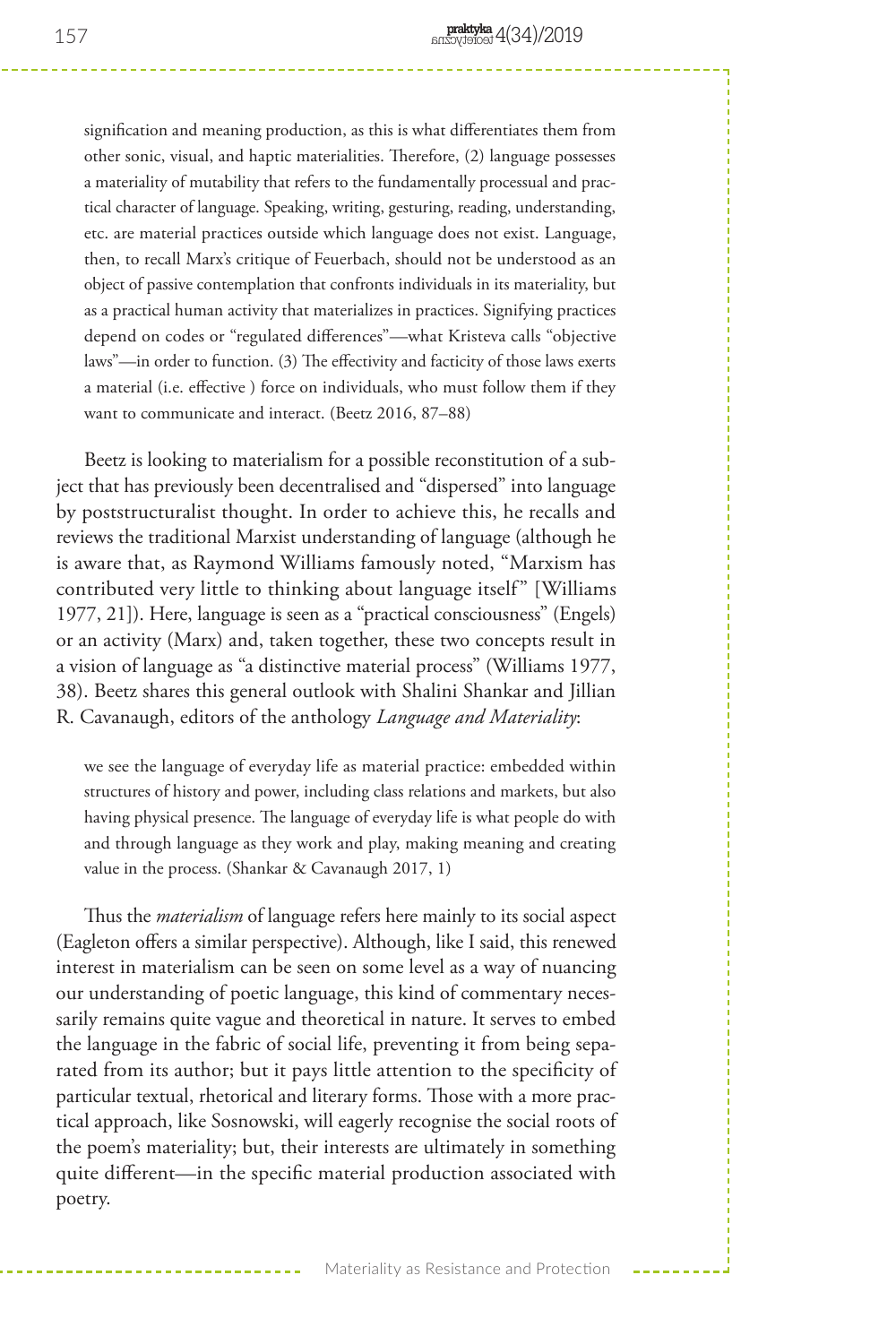There is, however, yet another starting point, and a discourse that seems to run somewhat parallel to the main contemporary debate on materialism in the humanities. It is associated with a general turn towards a more practical, or practice-oriented, understanding of the humanities (see Domańska 2010; Rewers 2012; Nycz 2017). Its foundation is the notion of *poiesis*, understood now as a practice or an activity; and a renewed interest in *poetics* as a particular way of defining the object of one's research (see Nycz 2012). In other words, the focus is on the act of making itself, rather than any particular conception of materiality.

It is within this general framework that Nathan Brown has developed his own understanding of a new materialist poetics. In *The Limits of Fabrication* (Brown 2017), he takes as his starting point the equation of poetry and making—again, the notion of *poiesis* is crucial—understood here quite literally, as a work of material construction. Brown's book is a comparative study of sorts, where one side of the comparison has to do with technological innovation, and the other with innovation in poetry (seen now as a "branch of material research and fabrication," Brown 2017, 12). Deriving his idea of materiality from matter in its most empirical, intuitive sense, he remains primarily interested in the process of poetic invention, understood as a production of new arrangements within the poem: "experiments with the invention of new poetic forms through an engagement with the fundamental materials of poetic language (mark, space, grapheme, phoneme, breath, sound, signifier" (Brown 2017, 13); this production resembles closely the invention of new physical materials, e.g. in nanotechnology. But this almost-perfect translatability of the poetic into the technological—and vice-versa becomes a source of bother for the otherwise enthusiastic reviewer of Brown's book:

If one of the characteristics that different forms of matter, in all of their variant forms, may be said to share is a certain resistance, a capacity to elude attempts at their refabrication or repurposing, it may be this most common aspect of materiality that is unwittingly minimized in Brown's account. To fully foreground this would be to ponder just how that resistance is overcome; how it is that the very different forms of matter in question resonate upon one other or, just as likely, how they are ultimately fated not to do so. (Eyers 2017)

This idea of resistance seems strikingly similar to that offered by Sosnowski: the poem's materiality is fulfilled in its ability to resist translation, to resist having its meanings expressed through another medium. Brown and Sosnowski share quite a few intuitions; broadly speaking,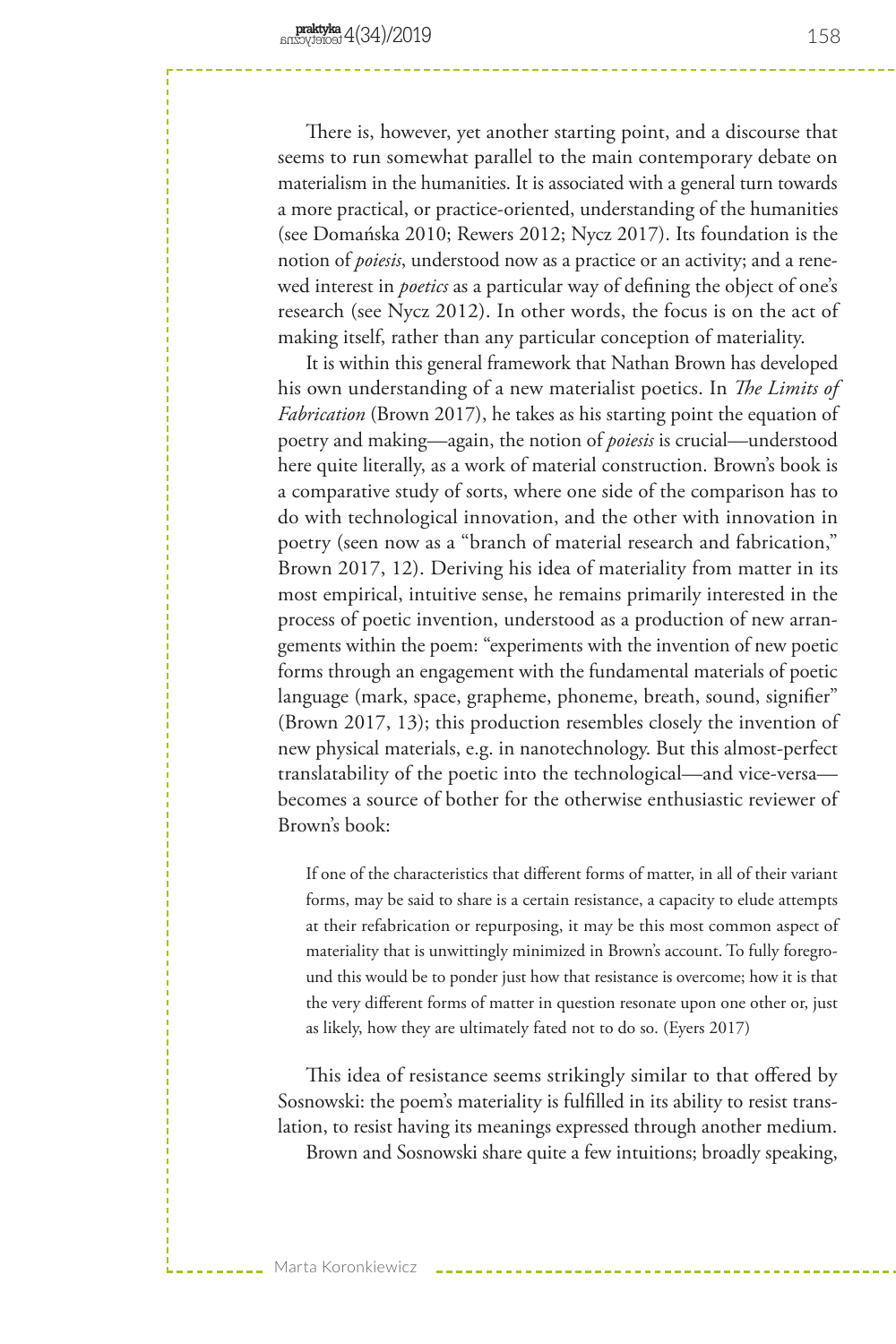they may be seen as representing the same wing or faction within the broad church of poetic materialism. They eagerly acknowledge the social and political dimension(s) of the poem's materiality, its nature as an essentially social practice, but ultimately they put focus on what the poem *does* with its specific matter, on poetry as a process of material production. Their approach is practical, rooted in poetics rather than philosophy. They may even be seen as belonging to roughly the same literary tradition, with Brown tracing his own lineage back to Ezra Pound. But there is an important difference as well. Whereas Brown seems to think that the poem's material nature is revealed in—or indeed guaranteed by—its ability to be translated into another medium, another language (e.g. that of technology), for Sosnowski it is precisely the poem's *inability* to be translated into anything else, its *resistance* to paraphrasis, that confirms its material specificity. In other words, poetry reveals its material character not through a dialogue with another medium, but through its *form*. There is no materialism in poetry, Sosnowski seems to say, but that of form.

\*\*\*

*The Princeton Encyclopedia of Poetry and Poetics* suggests that the form is something that is "not translatable, paraphrasable, or reducible to information" (Wolfson 2012). This only confirms both Sosnowski's and Eyers' intuitions. But what is the purpose of the form's resistance? Why is it something worth appreciating from a practical—and materialist point of view?

In order to find an answer to this question, we may need to introduce Adam Ważyk—an avant-garde Polish poet and translator, expert on the historical theories of poetry, who preceded Sosnowski by several generations and greatly influenced his work. Although Sosnowski is often read through the lens of his English and American inspirations, he belong first and foremost to a tradition of the Polish avant-garde poetry that goes back to the 1920s and stems from a series of debates on the technical possibilities of linking together poetry and modernity in its most current, immediate aspects. These arguments first took place in journals such as *Zwrotnica* and *Nowa Sztuka* (see Wójtowicz 2014) and were later taken up, in the 50s and 60s, as a part of a larger debate on the relationship between literature and the state, only to be eventually largely forgotten due to the influence of the moralistically-oriented, explicitly anticommunist criticism of the 70s and the 80s. Adam Ważyk, as a cen-

In other words, poetry reveals its material character not through a dialogue with another medium, but through its *form*. There is no materialism in poetry, Sosnowski seems to say, but that of form.

Materiality as Resistance and Protection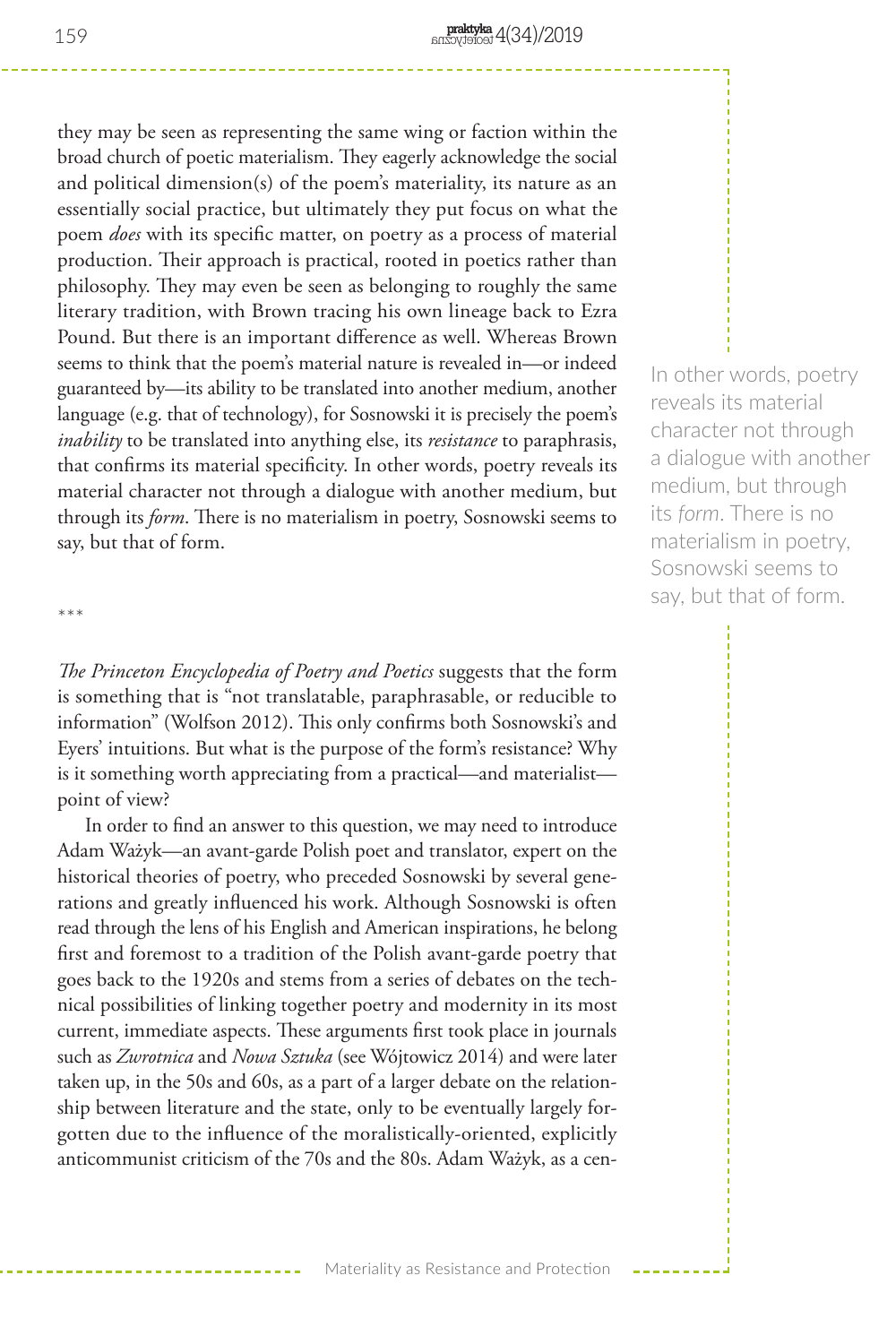tral figure of many of these debates and one of the leading "official" authors of the 50s, was for a long time condemned to the same fate (Kaczmarski 2017; Skurtys 2015; Orska 2013; Shore 1997). Sosnowski is currently one of Ważyk's most influential advocates, and arguably the person most responsible for reintroducing him and his work to contemporary readers.

Ważyk's essays on *wersologia*—versology, a branch of poetics now largely forgotten in the contemporary humanities—were, and to a certain extent still are, strikingly innovative and original, not only in the Polish context, but the European one as well. They focus largely on the issue of the poem's *organisation* and its goal, i.e. why the poem always seems to need to be organised in a certain manner, why it leans towards order even in its more anarchic forms. Ważyk, quite unexpectedly, links this issue to the issue of entropy (Ważyk 1964, 20).

This reference to a term usually associated with "hard" science is nothing new to Ważyk, who studied mathematics at university, during the interwar period. It is also not that surprising in the historical context—obsession with science/technology was, after all, one of the running themes within the avant-garde movement. But whereas such borrowing of scientific terms is usually quite symbolic, and produces only the loosest of analogies, Ważyk is surprisingly serious about how crucial the idea of entropy is to poetry and poetics:

The principle, according to which the temperature within an isolated system will always reach equilibrium, unless new energy is added from the outside, reveals for us the irreversible, one-way nature of the time flow—it's the law that was later defined as concerning the transition from the less probable states to the more probable ones. Order is less probable than disorder. Modern cybernetics has turned this into a general law of increasing entropy, which is the measure of disorder in the macroreality. (Ważyk 1964, 20)

In the context of language and communication, he sees entropy as closely tied to the issue of information:

Information tends to diminish, to dissipate. The recipient can receive less information than the amount that was sent, but he cannot receive more. The loss of information is the equivalent of an increase in entropy. The organisation of the poem, constituted as a way of slowing down this process, is itself subject to it. (Ważyk 1964, 20)

In order to "delay this process," Ważyk explains in the next few paragraphs, what is "constituted" (*powołana*) is the "organisation" (*orga-*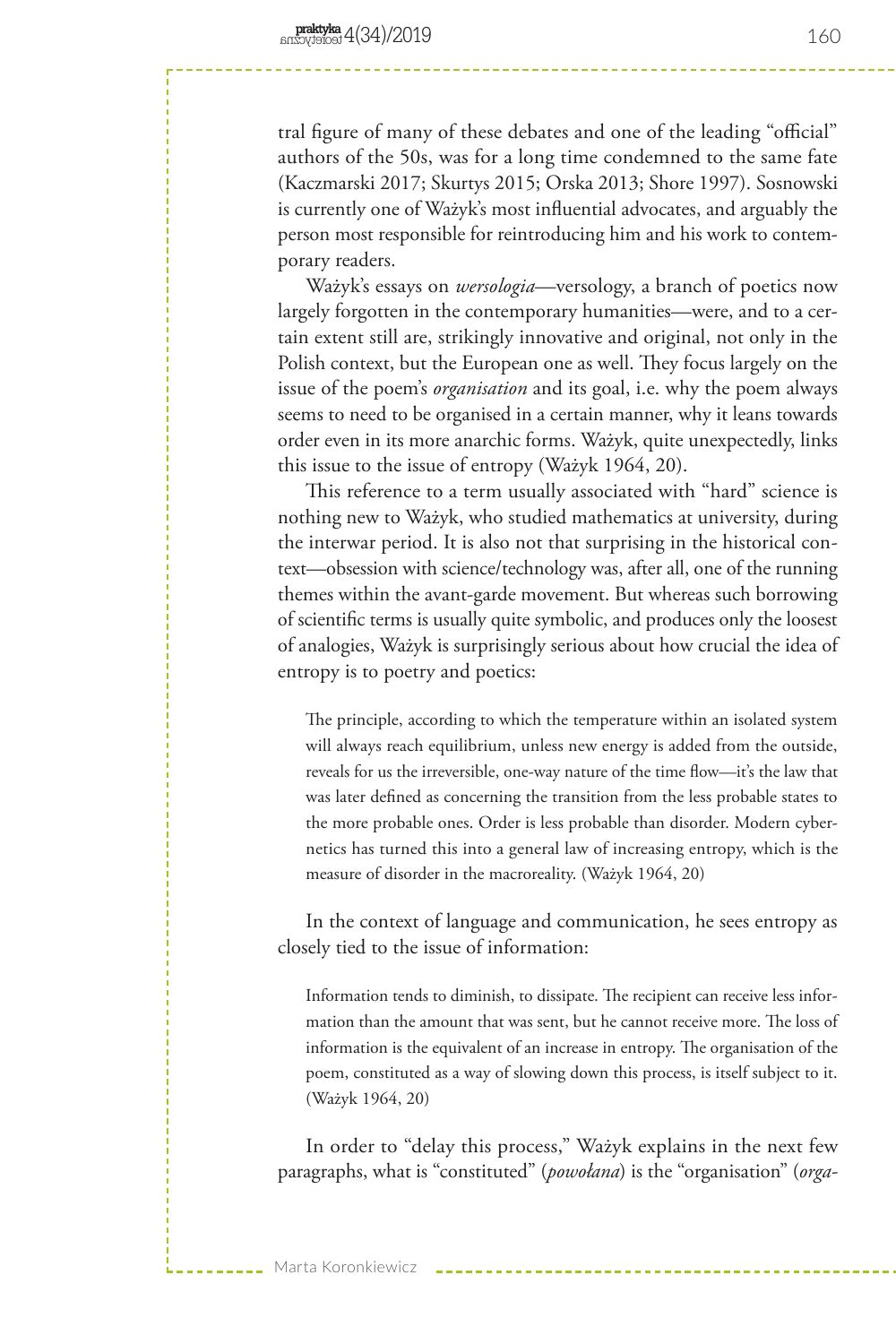*nizacja*) of the poem. That is the shortest definition of form provided by Ważyk:

The poem's organisation represents a cycle: the same (or similar) configurations of phonemes and accents return, the number of syllables or accents repeats itself, the similarities between various intonations are emphasised. Even the same sentences may be repeated, but these repetitions are carefully dosed out and not all authors use this particular tool. (Ważyk 1964, 27)

The organisational surplus within the poem—its repetitions, redundancies etc.—is what opposes or resists entropy, as it serves to preserve and convey the information (see e.g. Koronkiewicz 2017, Kaczmarski 2017, Skurtys 2015):

We are too firmly intertwined with the irreversible stream of events. We can only oppose this through the repetition of certain signals. This is exactly what we do when we use the poetic form. We refer back to a contradiction that occurs between the forward movement of the poetic vision (which is compatible with the direct human experience) and the cyclic movement of the poem. (Ważyk 1964, 27)

The form resists and opposes the flow of time, it establishes the hierarchy of information and, to a certain extent, reifies something that may no longer be there. Imagined like this, it acts now in the service of fruitful communication—against the forces of distortion and transformation. Here we go back to the issue of translatability: resisting entropy means insisting that the meaning is not "hard currency," that the poem cannot be paraphrased without loss, summarised or refabricated. Thus the form may be seen as being a *protective* force. But what exactly is it supposed to protect?

By borrowing from the language of science and technology, Ważyk abandons the traditional formalist framework. This is only reinforced by his belief that the form does not exist in and of itself, it cannot be considered as a context sufficient to determine the poem's true meaning and importance—the poem "becomes interesting only as a certain organisation controlled by the human being" (Ważyk 1964, 6). These remarks seem to be closely linked to Sosnowski's idea of "the spectre of a near- -articulate physicality," which preserves or, even better, choreographs, projects out and extends a certain bodily gesture, a gesture that may originate in all kinds of human activity. But these metaphors are still all very unclear—and it seems that, in order to pin them down, make them more technical or more precise, we need to go beyond the traditional, "old-school" notion of poetic form.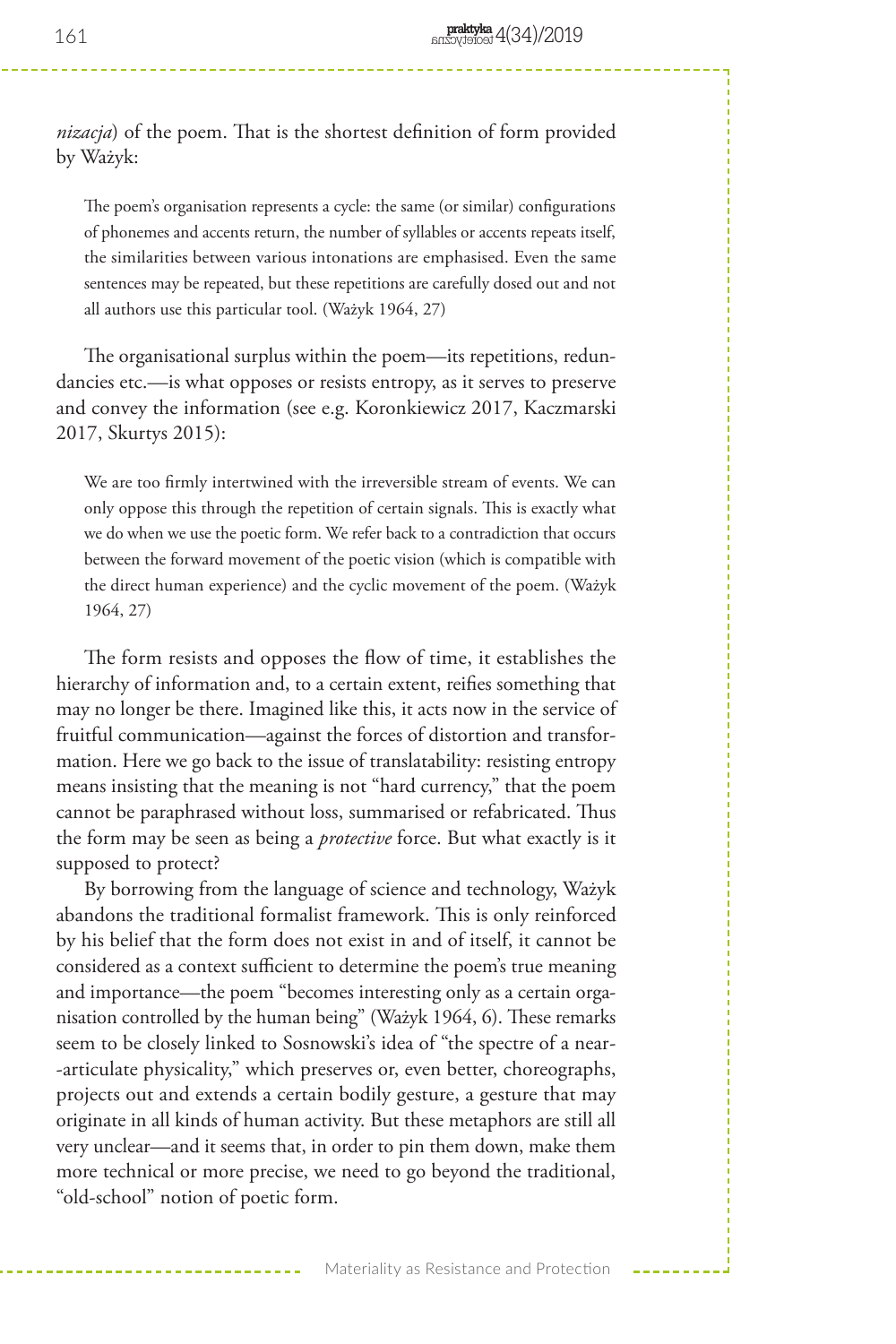\*\*\*

Thus it seems that we can no longer avoid the crucial question: how do we define poetic form? *Słownik Języka Polskiego*—one of the most popular dictionaries of the Polish language—offers 15 definitions; the *Oxford English Dictionary*—another 22. These numbers may not seem very encouraging; but, they are quite telling. *Słownik Terminów Literackich* (a Polish dictionary of literary terms) emphasises the fact that form "is usually defined by its opposition to either material or matter [content]. In the case of the former, "form" is used to denote a developing of the material, its formation; while the latter refers to what is immediately accessible in the perceived work of art, on the vehicle of its matter [content]." Similarly, the *Princeton Encyclopedia of Poetry and Poetics* focuses on the tensions and contradictions that have historically defined our understanding of form:

Poetic form used to be binary: what was not content or context; the shape rather than the substance; any element or event of lang.[uage] not translatable, paraphrasable, or reducible to information. The binary entails a distinction between preexisting origin and material result, between determination and effect, between idea or feeling and its realization. Yet lang. theory from the 18th c. on (and poetic practice well before) has been challenging these binaries, most forcefully with the notion of constitutive form—form as active producer, not just passive register, of meaning. (Wolfson 2012, 497)

In the context of poetry, form can thus be seen as a kind of "shape" the poem takes when appearing before us, a shape that as much organises and preserves its source, as it refers us back to it. Form, as Angela Leighton rightly points out, remains—paradoxically—both an antinomy of matter and its only way of manifesting itself:

Somehow this platonic problem of form which is both , essential', yet becomes visible or "manifest" in "material things," transfers to the world itself. It is an abstraction from matter, removed and immaterial; but it is also subtly inflected towards matter. As a word it holds off from objects, being nothing but form, pure and singular; at the same time, its whole bent is towards materialization, towards being the shape or body of something. (Leighton 2007, 1)

Leighton is the author of an impressive review of the historical conceptions of form, aptly called *Form's Matter*. Crucial to her study are the ideas of form that focus on its active aspects, perceiving it as a type of action or a force—such as offered in the work of Susan Wolfson and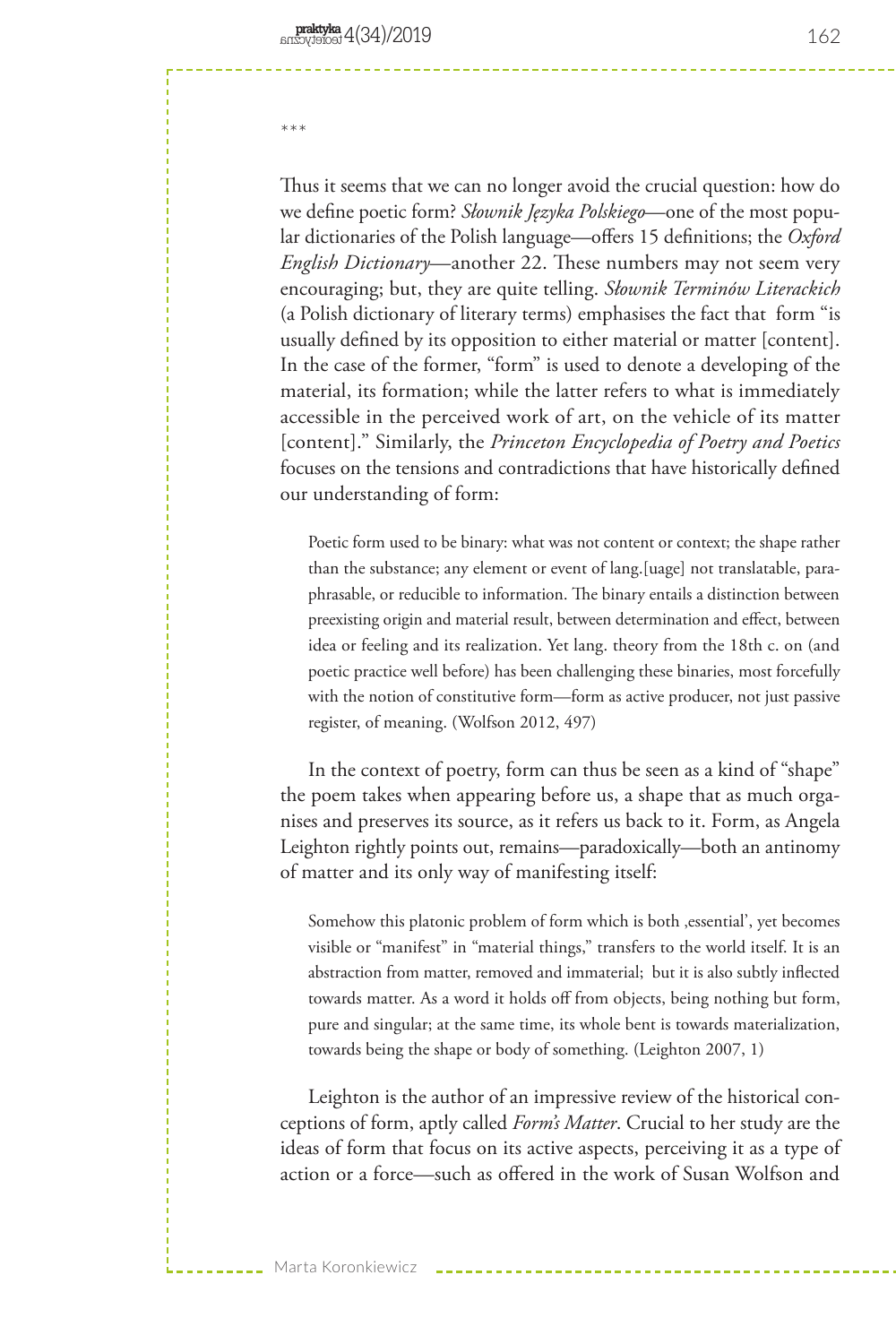Dennis Donoghue (Wolfson 1997; Donoghue 2003). In her search for a perspective that would go beyond the default notion of form as something static and stable, Leighton refers eventually to comments by Michael Wood, who suggested that every writer "need[s] at some stage to ask what literary forms know or know of" (Wood 2005, 135-36, quoted in Leighton 2007, 27). Leighton elaborates:

[Wood] proposes that form is neither just a property of writing nor a characteristic of the individual artwork, but knowledge itself—a tasty, secret kind of knowledge, and one not easily grasped. (...) This, in a sense, is the intuition of all those artists and writers who have ransacked the word "form" to find out, not so much what it might be or mean, once and for all, but rather, more uncertainly, what it might continue to 'know or know of." (Leighton 2007, 28)

All these provocative ideas—form as action, form as force, form as knowledge—serve as a foundation for a broader turn towards the so- -called "new formalism" (or "formalism 2.0."). Not to be mistaken for the similarly-named movement in the American poetry of the 80s, this relatively new development in contemporary literary studies seeks to renew our interest in literary form beyond the framework offered by the "old" formalism associated with New Criticism and structuralism. New formalists, as Fredric Bogel rightly points out, are not interested in a simple and somewhat naive renewal of the abstract formalism of the post-war period (Bogel 2013, see also Theile & Tredennick 2013). On the contrary, they demand a productive closure to the process of "textualisation" of reality, begun by French Theory and modern cultural studies. This closure can only be achieved by applying poetics—the knowledge of the formal organisation of the text—to the larger project of "reading the world." This is the starting point for new formalism, as offered by Ellen Rooney: "The extinction of an entire range of modes of formal analysis has eroded our ability to read every genre of text literary texts, nonliterary texts, aural and visual texts, and the social text itself" (Rooney 2006, 35). Rooney's manifesto was answered in 2015 by Caroline Levine in her *Forms*. The American critic provides a general definition of form: "Form, for our purposes, will mean all shapes and configurations, all ordering principles, all patterns of repetition and difference. (…). It is the work of form to make order." (Levine 2015, 3). For Levine, form may thus relate in equal measure to the organisation of the text—or a work of art—and to various social issues and dynamics. In order to justify this "universality" or "mobility" of form, Levine introduces the notion of "affordances" (borrowed from the contemporary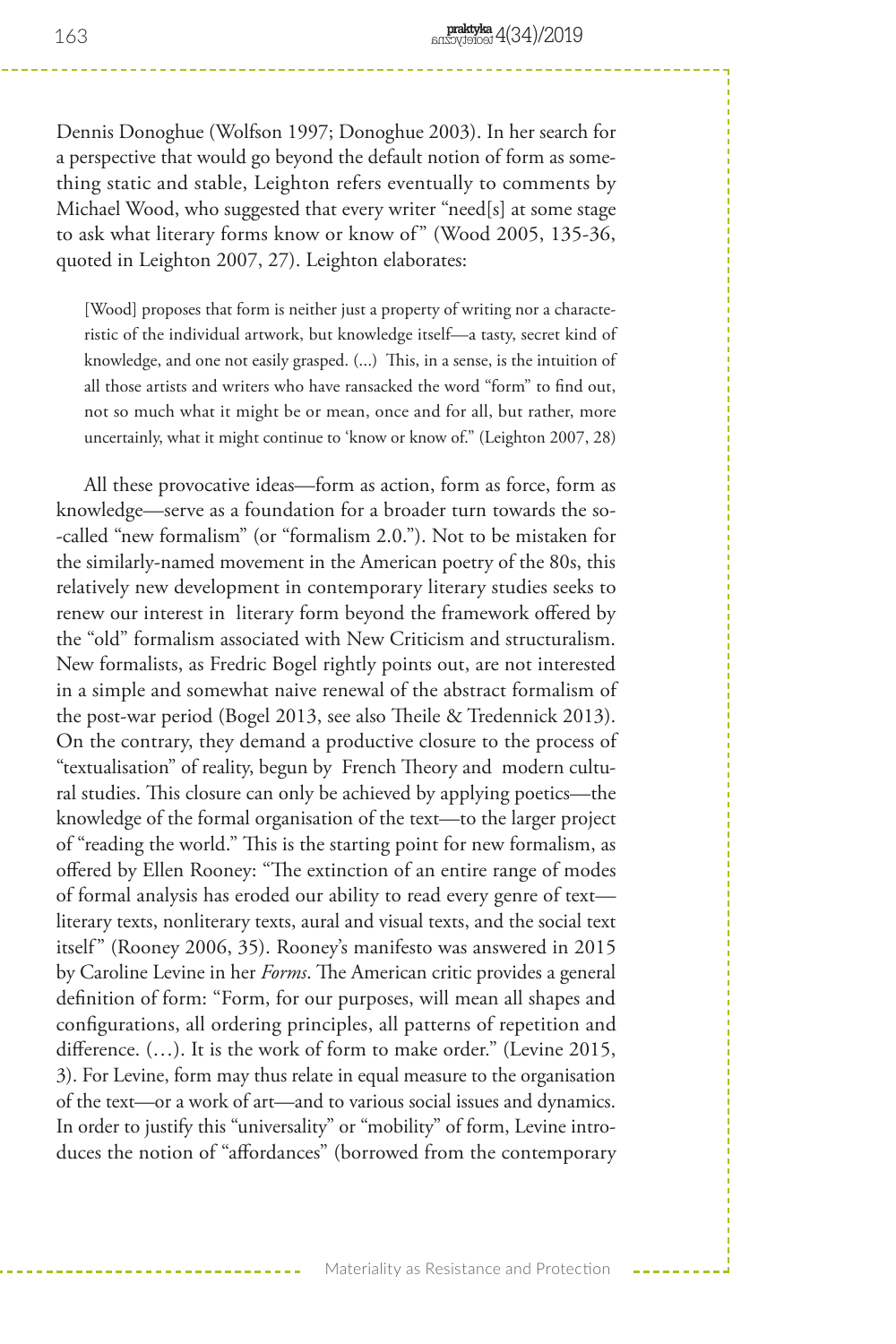design theory). An affordance encompasses all the possible functions of a certain "thing," including the ways it can be used, its potentialities and some of its features:

Glass affords transparency and brittleness. Steel affords strength, smoothness, hardness, and durability. Cotton affords fluffiness, but also breathable cloth when it is spun into yarn and thread. Specific designs, which organize these materials, then lay claim to their own range of affordances. Specific designs, which organize these materials, then lay claim to their own range of affordances. A fork affords stabbing and scooping. A doorknob affords not only hardness and durability, but also turning, pushing, and pulling. Designed things may also have unexpected affordances generated by imaginative users: we may hang signs or clothes on a doorknob, for example, or use a fork to pry open a lid, and so expand the intended affordances of an object. (Levine 2015, 6)

By introducing the notion of affordances, Levine is now able to analyse of the function of the poetic form in a manner that includes all the *potential* uses of various forms—the things that forms are *capable of*, so to speak:

Rhyme affords repetition, anticipation, and memorization. Networks afford connection and circulation, and narratives afford the connection of events over time. The sonnet, brief and condensed, best affords a single idea or experience, "a moment's monument," while the triple-decker novel affords elaborate processes of character development in multiplot social contexts. (Levine 2015, 6)

The notion of affordance as a set or a collection of abstract features and potential functions allows Levine to explain the "mobility" of forms, their ability to appear in very different contexts and areas of life (e.g. how rhythm may organise both a poem and the movement of bodies working). When recognised, the mobility of forms allows us, in turn, to discover the "generalizable understanding of political power": for instance, "a panoptic arrangement of space, wherever it takes shape, will always afford a certain kind of disciplinary power; a hierarchy will always afford inequality" (Levine 2015, 7).

Levine's borrowing from the language of design clearly suggests that she associates form with something material, an item or an object. However, form is seen here not in terms of a static "shape" (as was the case with the popular dictionary definitions), but a configuration of forces or a balance of powers; it is active rather than passive (similarly to the idea of form offered by Wolfson and Donoghue). Forms are ultimately mobile—which explains why poets like Sosnowski may instinctively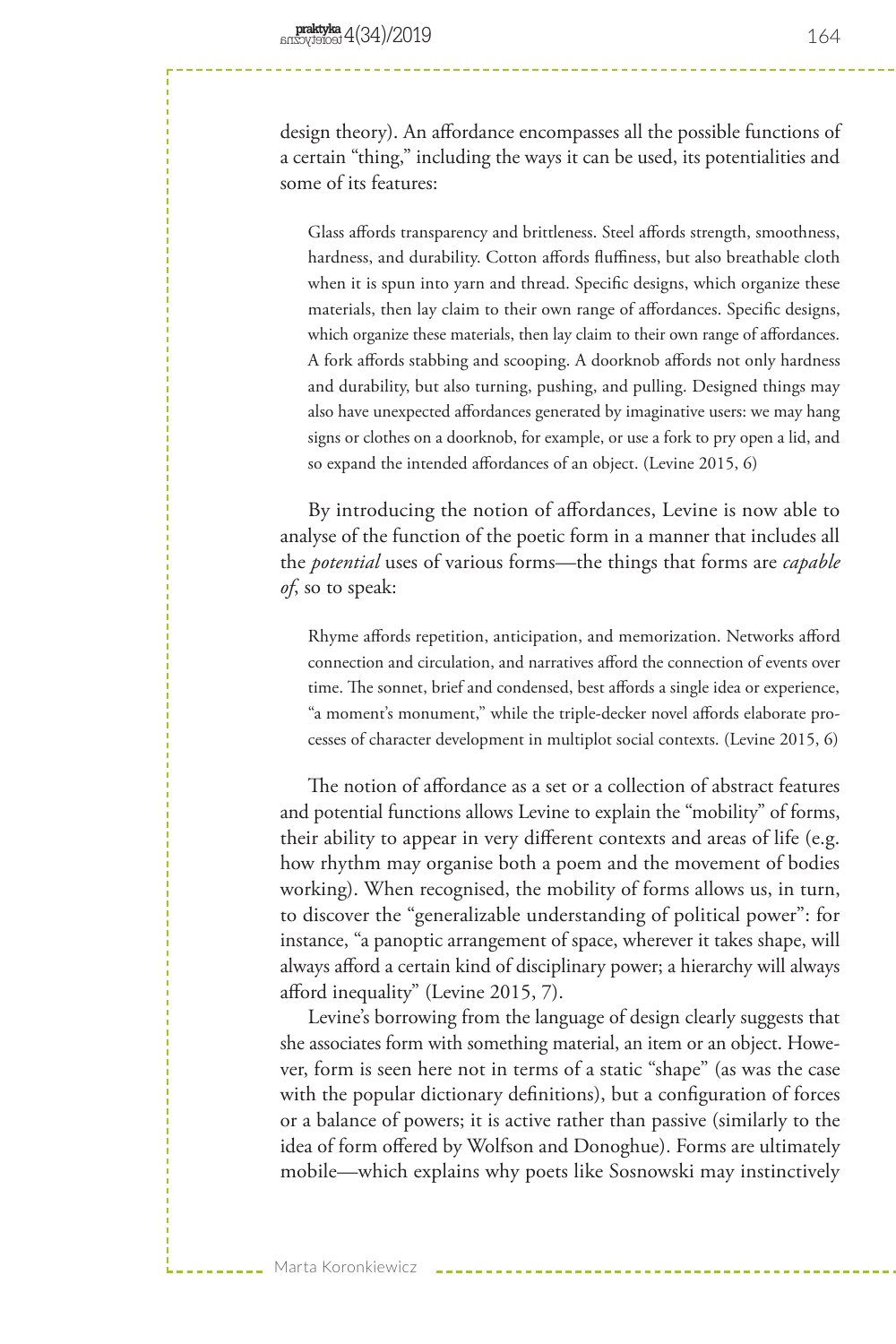describe the poetic form in terms of another activity, especially one that remains both dynamic and highly organised, such as dance or choreography.

Due to their mobility, forms can appear or emerge in various contexts; but, what is even more important, they can move or transition between contexts. Or, to put it more metaphorically, they can "lend" themselves out. Let us return to Ważyk who, in his poem "Entropy" (again, a telling title) seems to capture precisely this aspect of the poetic form:

I saw the ruins of a house not dismantled like after the war burned out windows half naked bricks and a beam hanging with almost no support there was something bodily there that cannot be hid as if the ruin was in me not in front of me in the empty street (translated by: Paweł Kaczmarski)

The external form—a ruin—seems to have originated within the body; it lends itself to the body, it becomes embodied—thus allowing Ważyk to develop themes that are particularly important to him, like the constant danger of disintegration (of both the subject and the world around them). What the poem preserves and protects from entropy is not just the information, but also its source, the body from which it originates. As Sosnowski said, in a lecture from 2015, "the life lends itself to the poem." In the larger context of Sosnowski's work, this seems to imply that the poem is itself a form that preserves something that is infinitely and constantly endangered, that exists only barely, all but erased or worn off: a possibility of unalienated life that, under late-stage capitalism, can only exist in this state of extreme precariousness (Koronkiewicz 2019).

In his *Materialism*, Terry Eagleton claims that a return of the body's "plundered powers" is both an inherently materialist demand and one of the goals of socialism—and poetry is uniquely posed to help us achieve this goal. It "seeks to restore to language something of the sensuous fullness that abstraction and utility have stripped from it" (Eagleton 2016, 78). And it is the form, associated here with the aesthetic, that prevents dematerialisation: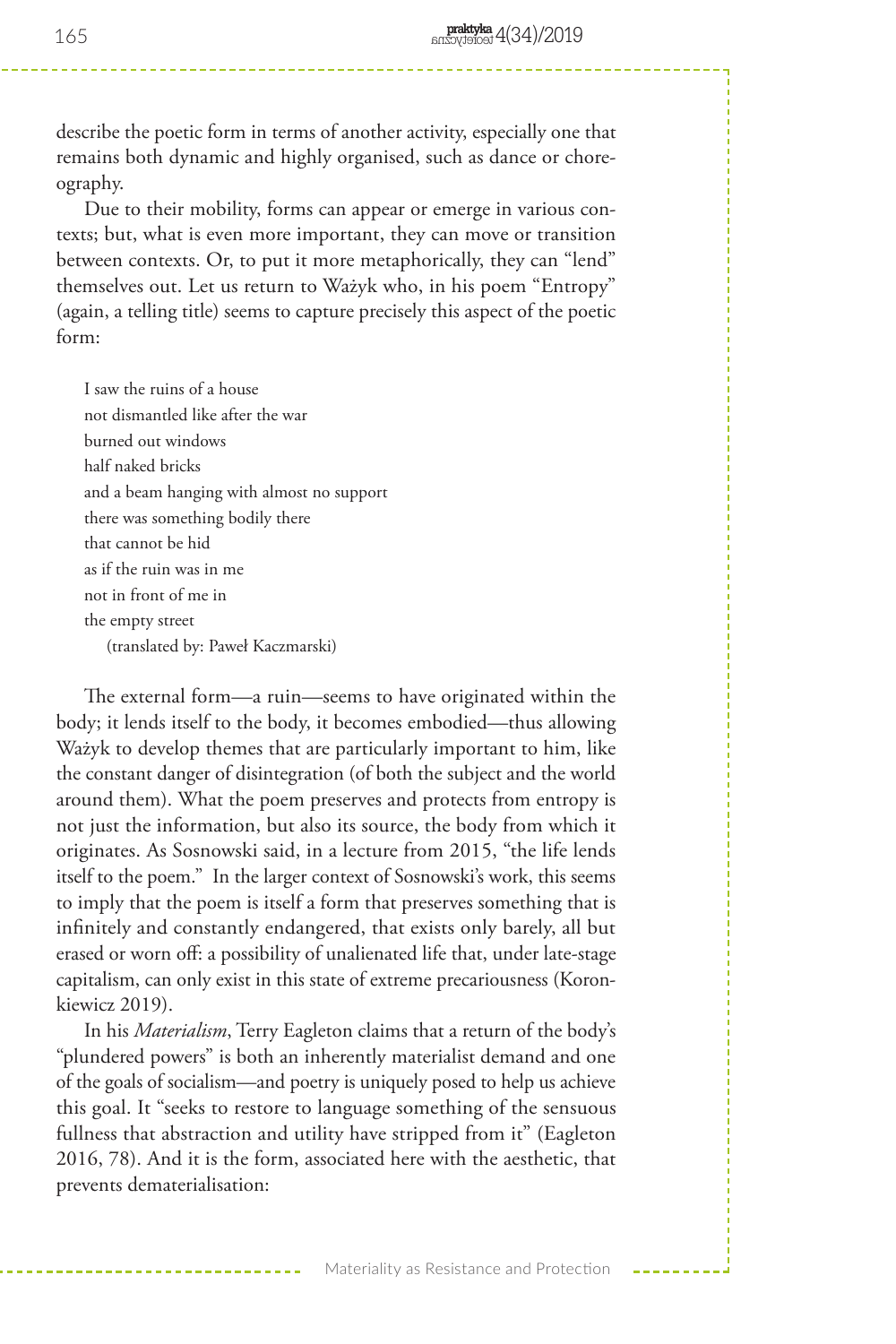New formalism emerges as a close ally to materialism—offering a type of reading that is focused on returning, recalling and re-enacting the forms of life that have been forgotten, lost, or that have so far seemed impossible. To see something aesthetically is generally assumed to mean seeing it contemplatively; but for Marx the true opposition is not between the practical and the aesthetic, but between both of them on the one hand and the instrumental or utilitarian on the other. We respect the specific qualities of things, which is the province of the aesthetic, when we employ those things for the practical ends for which they were fashioned. It is this that Marx means by use-value. So the practical and the aesthetic are closely allied, which is not how we usually think of the matter. Exchange-value and instrumental reason, by contrast, use objects simply as means to an end, with scant regard for their sensuous specificity. In this sense, for all their practical orientation, they are dematerialising forces. (Eagleton 2016, 63)

Thus, the metaphor of a material, bodily language—closely linked to the metaphor of an active poem, which, in turn, is rooted in a complex definition of form—points to the protective function of the poem, specifically, its ability to use the general mobility of forms to preserve and carry into the future the ones that are particularly endangered or precarious. From this point of view, new formalism emerges as a close ally to materialism—offering a type of reading that is focused on returning, recalling and re-enacting the forms of life that have been forgotten, lost, or that have so far seemed impossible. In his recent books, Sosnowski seems to explicitly admit that this is precisely how he sees the political goal of poetry as well: its revolutionary potential lies not in its "least poetic" aspects, but quite the opposite—specifically in the things that make a poem a poem. This thought, and the tradition from which it stems, may serve as a focal point for a renewed interest in the relationship between formalism and historical materialism, as well as become a specifically Polish input into the new formalist movement.

## **References**

- Arrata Stephen. 2011. "Rhyme, Rhythm, and the Materiality of Poetry: Response." *Victorian Studies* vol. 53, nr 3.
- Attridge Derek. 1981. "Language of Poetry: Materiality and Meaning." *Essays in Criticism*, Volume XXXI, Issue 3, pp. 228–245.

Beetz Johannes. 2016. *Materiality and Subject in Marxism, (Post-)Structuralism, and Material Semiotics*. New York: Palgrave Macmillan.

Bogel Fredric V. 2013. *New Formalist Criticism*. New York: Palgrave Macmillan.

166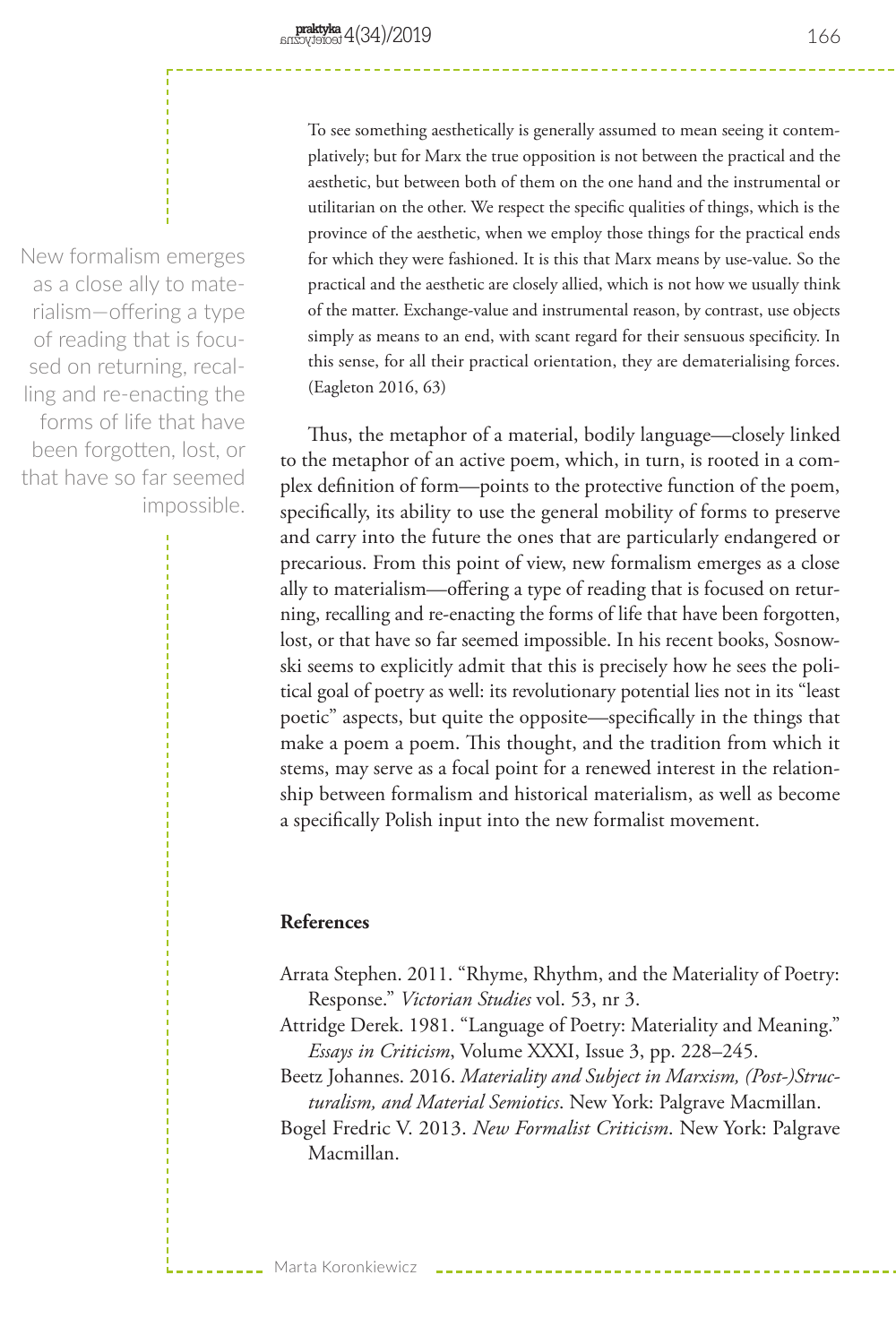- Brown Nathan. 2017. *The Limits of Fabrication: Materials Science, Materialist Poetics.* New York: Fordham University Press.
- Cavanaugh Jillian R. and Shalini Shankar (ed.). 2017. *Language and Materiality: Ethnographic and Theoretical Explorations*. Cambridge: Cambrudge University Press.
- Coole Diana and Samantha Frost. 2010. *New Materialisms: Ontology, Agency and Politics*. Duhram and London: Duke University Press.
- Dolphijn Rick and Iris van der Tuin (ed.). 2012. *New Materialism: Interviews and Cartographies.* Ann Arbor: Open Humanities Press.
- Domańska Ewa. 2010. "Jakiej metodologii potrzebuje współczesna humanistyka?." *Teksty Drugie*, nr 1–2, pp. 45–55.
- Donoghue Denis. 2003. *Speaking of Beauty*. New Haven and London:Yale University Press.
- Eagleton Terry. 2016. *Materialism*. London and New Haven: Yale University Press.
- Eyers Tom. 2017. "The Matter of Poetry: A Review of Nathan Brown's 'The Limits of Fabrication: Materials Science, Materialist Poetics'". https://www.boundary2.org/2017/11/tom-eyers-the-matter-ofpoetry-a-review-of-nathan-browns-the-limits-of-fabricationmaterials-science-materialist-poetics/
- Gutorow Jacek. 2003a. *Niepodległość głosu*. Kraków: Wydawnictwo Literackie.
- Gutorow Jacek. 2003b. "Implozja." In: *Lekcja żywego języka*, edited by Grzegorz Jankowicz, Kraków: Zielona Sowa.
- Jankowicz Grzegorz. 2002. "Koniec poezji? (Andrzej Sosnowski i literatura wyczerpania)," *Fa-art* nr 2–3, pp. 62–66.
- Kaczmarski Paweł. 2017. "Adam Ważyk, the New Sentence and the question of entropy." *Acta Universitatis Lodziensis. Folia Litteraria Polonica*, 40(2), 91–105.
- Kałuża Anna, http://przewodnikpoetycki.amu.edu.pl/encyklopedia/ andrzej-sosnowski/
- Koronkiewicz Marta. 2017. "Politics of the Poetic Form: Adam Ważyk and the Americans." *Acta Universitatis Lodziensis. Folia Litteraria Polonica*, 40(2), 91–105.
- Koronkiewicz Marta. 2019. *I jest moc odległego życia w tej elegii. Uwagi o wierszach Andrzeja Sosnowskiego*. Wrocław: Fundacja na Rzecz Kultury i Edukacji im. Tymoteusza Karpowicza.
- Leighton Angela. 2007. *On Form: Poetry, Aestheticism, and the Legacy of a Word*. Oxford: Oxford University Press.
- Levine Caroline. 2015. *Forms: Whole, Rhythm, Hierarchy, Network.* Princeton and Oxford: Princeton University Press.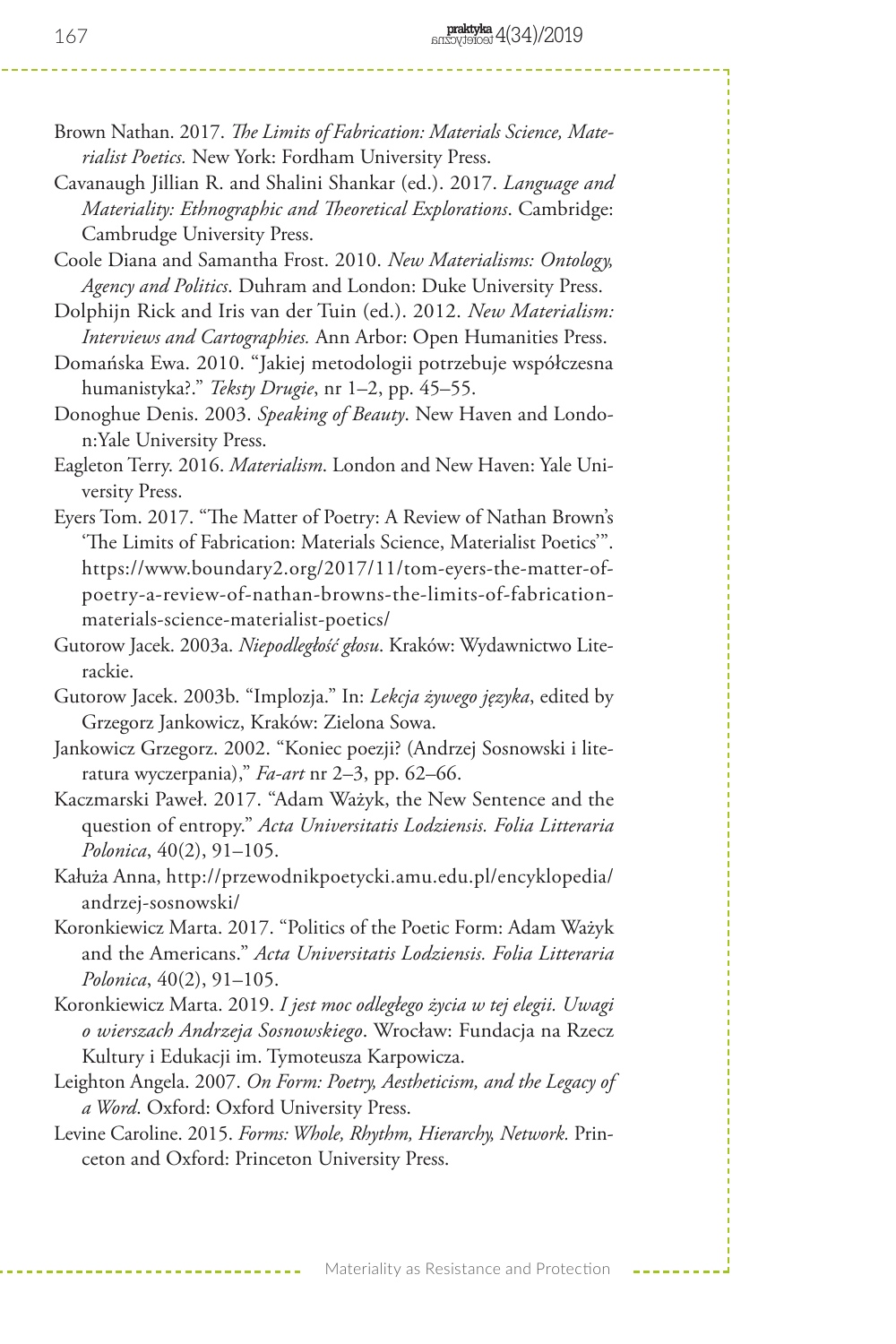- Maliszewski Karol. 1995. "Precyzja chaosu. Notatki na marginesie wierszy Andrzeja Sosnowskiego." *Nowy Nurt* nr 21, p. 1, 5-7.
- Nycz Ryszard. 2012. *Poetyka doświadczenia: Teoria nowoczesność literatura.* Warszwa: Instytut Badań Literackich.
- Nycz Ryszard. 2017. *Kultura jako czasownik.* Warszawa: Instytut Badań Literackich.
- Orska Joanna. 2006. *Liryczne narracje. Nowe tendencje w poezji polskiej 1989–2006.* Kraków: Universitas.

Orska Joanna. 2013. "Dziwna historia Adama Ważyka". In: *Republika poetów. Poetyckość i polityczność w krytycznej praktyce*. Kraków: EMG.

Rewers Ewa. 2012. "Praktyka jako badanie: nowe metodologie w humanistyce." In: *Teoria - Literatura - Życie. Praktykowanie teorii w humanistyce współczesnej*, edited by Ryszard Nycz, Anna Legeżyńska. Warszawa: Instytut Badań Literackich.

- Rooney Ellen. 2006. "Form and Contentment." In: *Reading for Form*, edited by Susan J. Wolfson and Marshall Brown. Seattle: University of Washington Press.
- Shore Marci. 1997. "Some words for grown-up marxists: "A Poem for Adults" and the revolt from within." *The Polish Review* Vol. 42, No. 2, pp. 131-154.
- Skurtys Jakub. 2015. "Figury dyssensu w praktyce późnej awangardy: jukstapozycja i entropia Adama Ważyka." In: *Awangarda i krytyka. Kraje Europy Środkowej i Wschodniej*, edited by Jakub Kornhauser, Małgorzata Szumna, Michalina Kmiecik. Kraków: Wydawnictwo Uniwersytetu Jagiellońskiego.

Sosnowski Andrzej. 2010. *Trop w trop*. Wrocław: Biuro Literackie.

Sosnowski Andrzej. 2013. *Stare śpiewki*. Wrocław: Biuro Literackie.

Theile Verena and Linda Tredennick. 2013. *New Formalisms and Literary Theory*. New York: Palgrave Macmillan.

Turczyńska Danuta. 2010. "Andrzej Sosnowski – poeta społecznie niedostępny." *Polisemia* nr 4. http://www.polisemia.com.pl/numery- -czasopisma/numer-4-2010-4/andrzej-sosnowski-poeta-spolecznie-niedostepny

- Ważyk Adam. 1964. *Esej o wierszu*. Warszawa: Państwowy Instytut Wydawniczy.
- Williams Raymond. 1977. *Marxism and Literature*. Oxford and New York: Oxford University Press.

Wolfson Susan J. 1997. *Formal Charges: The Shaping of Poetry in British Romanticism*. Stanford: Stanford University Press, 1997.

Wolfson Susan J. 2012. "Form." *Princeton Encyclopedia of Poetry and Poetics,* edited by Roland Greene at all. Princeton and Oxford: Prin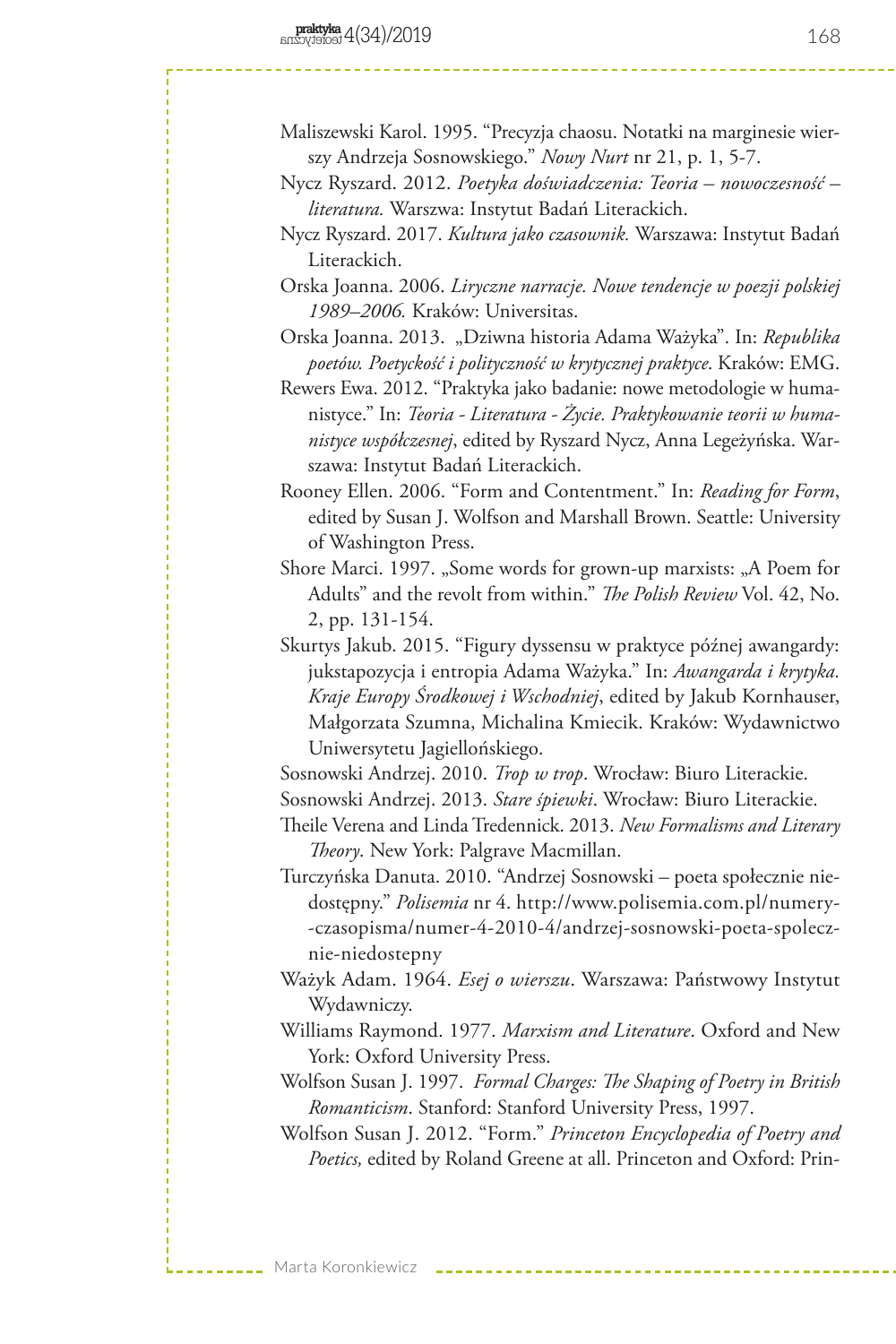ceton University Press.

Wójtowicz Aleksander. 2016. *Nowa Sztuka: Początki (i końce)*. Kraków: Wydawnictwo Uniwersytetu Jagiellońskiego.

MARTA KORONKIEWICZ – literary critic and researcher in literary studies. Assistant professor in the Institute of Polish Philology, University of Wrocław. She co-edited the anthology of new political Polish poetry "Zebrało się śliny" (2016). Her book on Andrzej Sosnowski was published in 2019 ("I jest moc odległego życia w tej elegii. Uwagi o wierszach Andrzeja Sosnowskiego"). Her research interests include modern and contemporary Polish poetry, particularly in its social and political aspects.

#### **Address:**

Instytut Filologii Polskiej UWr pl. Nankiera 15b 50-140 Wrocław tel. 71 3752 575 **email**: marta.koronkiewicz-kaczmarska2@uwr.edu.pl

### **Citation**:

Koronkiewicz, Marta. 2019. "Materiality as Resistance and Protection: The Case of Andrzej Sosnowski". *Praktyka Teoretyczna* 4(34): 151–170. **DOI**: 10.14746/prt2019.4.8

#### **Autor**: Marta Koronkiewicz

**Tytuł**: Materialność jako opór i ochrona. Przypadek Andrzeja Sosnowskiego **Abstrakt**: Artykuł przedstawia koncepcję formy poetyckiej zaczerpniętą z twórczości Andrzeja Sosnowskiego, mając na celu rozwinąć rozumienie formy jako czegoś materialnego i dynamicznego, nie zaś statycznego i czysto tekstualnego. Sosnowski często powołuje się na materialność poezji jako użyteczną metaforę pozwalającą uchwycić jej specyficzną semi-autonomiczną kondycję - pochodną tej myśli są chętnie stosowane przez niego porównania poezji do choreografii, gestu, akcji. Ustawiając uwagi Sosnowskiego w świetle współczesnych debat nad formą i materią w literaturze - od materializmu historycznego wraz z jego zwyczajowo skomplikowaną relacją do formalizmu, przez tradycyjne podejścia filologiczne, po tak zwane "nowe materializmy" - autorka artykułu stara się wskazać możliwości przekroczenia napięć i podziałów organizujących to pole. Szczególnie pomocny kontekst znajduje w pojęciu "afordancji" tak, jak rozumie je Caroline Levine, a także w techno-poetologicz-